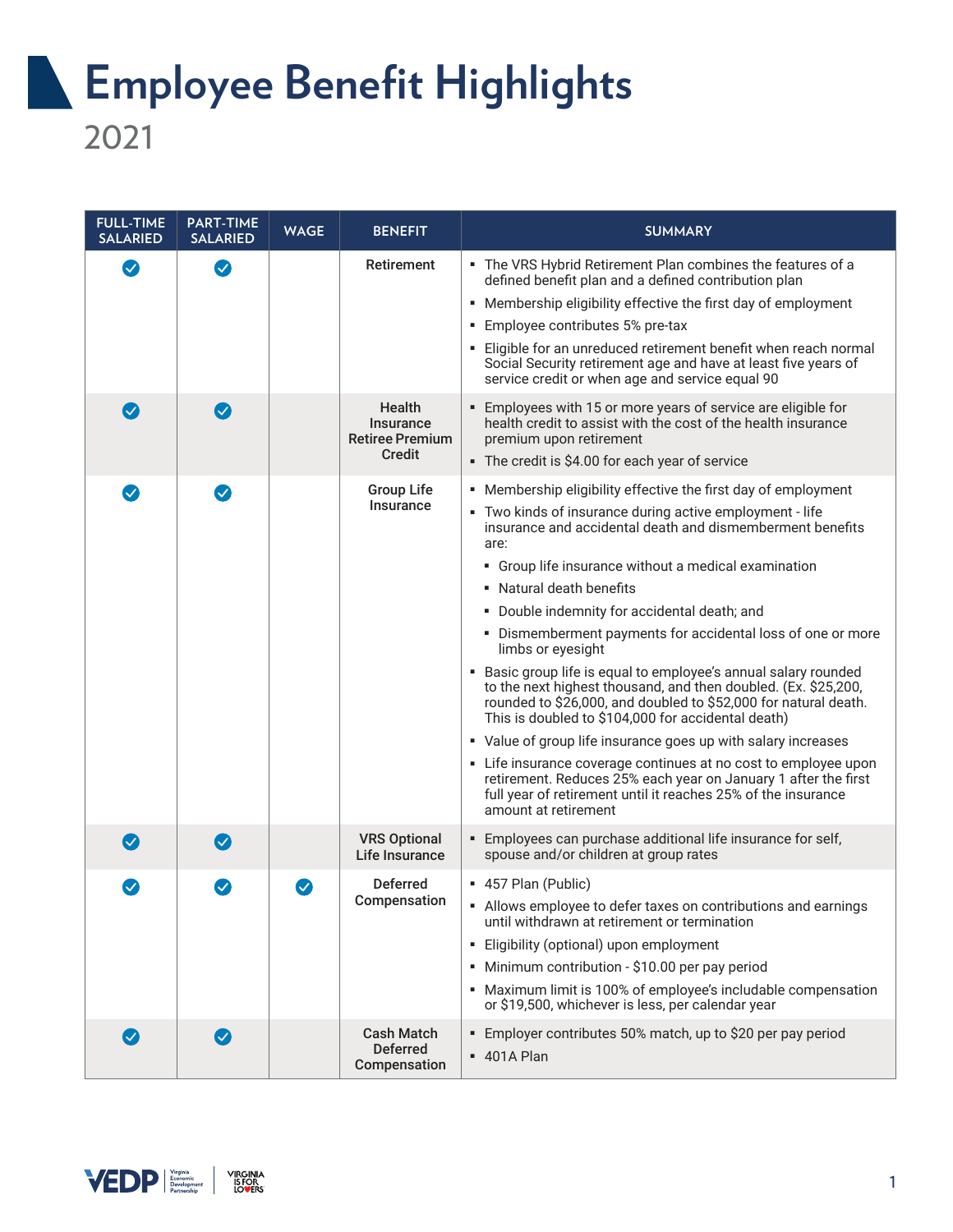## **Employee Benefit Highlights**

2021

| <b>FULL-TIME</b><br><b>SALARIED</b> | <b>PART-TIME</b><br><b>SALARIED</b> | <b>WAGE</b> | <b>BENEFIT</b>                                        | <b>SUMMARY</b>                                                                                                                                                                                                                                                                                                                                                                                                                                                                                                                                                                        |
|-------------------------------------|-------------------------------------|-------------|-------------------------------------------------------|---------------------------------------------------------------------------------------------------------------------------------------------------------------------------------------------------------------------------------------------------------------------------------------------------------------------------------------------------------------------------------------------------------------------------------------------------------------------------------------------------------------------------------------------------------------------------------------|
| $\boldsymbol{\omega}$               | $\boldsymbol{\Omega}$               |             | Virginia Sickness<br>and Disability<br>Program (VSDP) | $8 - 10$ days sick leave per year<br>$\bullet$ 4 - 5 days family/personal leave per year<br>$\blacksquare$ No carryover<br>Eligible for work -related disabilities from your first day of<br>employment. Eligible for non-work related disabilities after one<br>year of continuous employment at 60% income replacement.<br>After 5 years, from 60 - 100% income replacement<br>• 60% income replacement under long-term disability after one<br>year of continuous service                                                                                                          |
| $\left(\bigvee\right)$              | $\sim$                              |             | <b>Annual Leave</b>                                   | Hours earned<br>Maximum<br>Maximum<br><b>Years of Service</b><br>Semi-monthly<br>Carryover<br>Payable<br>$0 - 4$ years<br>4 hours<br>192 hours (24 days)<br>192 hours<br>$5 - 9$ years<br>5 hours<br>240 hours (30 days)<br>240 hours<br>6 hours<br>288 hours (36 days)<br>288 hours<br>10 - 14 years<br>15 - 19 years<br>7 hours<br>336 hours (42 days)<br>336 hours<br>20 - 24 years<br>8 hours<br>384 hours (48 days)<br>336 hours<br>9 hours<br>432 hours (54 days)<br>336 hours<br>25 or more years<br>• Balances up to maximum payable - paid upon resignation or<br>retirement |
| $\bullet$                           | Ø                                   |             | <b>Holidays Paid</b>                                  | • New Year's Day<br>• Martin Luther King Day<br>• George Washington Day<br>• Memorial Day<br>Juneteenth<br>٠.<br>• Independence Day<br>• Labor Day<br>• Columbus Day<br><b>Election Day</b><br>٠<br>• Veterans Day<br>■ Thanksgiving Day<br>• The day after Thanksgiving Day<br>• Christmas Day<br>Any other days designed by the Governor or the President of the<br><b>United States</b>                                                                                                                                                                                            |
| $\bullet$                           | $\boldsymbol{\mathcal{S}}$          |             | <b>Military Leave</b>                                 | - Fifteen days of paid military leave for active and reserve duty per<br>federal fiscal year                                                                                                                                                                                                                                                                                                                                                                                                                                                                                          |
| $\boldsymbol{\mathcal{S}}$          | $\boldsymbol{\triangledown}$        |             | Community<br><b>Service</b>                           | Sixteen hours per calendar year to participate in children's<br>school K-12 activities (e.g. parent/teacher's meeting) or<br>community service activities                                                                                                                                                                                                                                                                                                                                                                                                                             |
| $(\blacktriangledown)$              | $\left( \bigtriangledown \right)$   |             | <b>Parental Leave</b>                                 | · Employees eligible under the Family & Medical Leave Act may<br>take up to 320 hours following the birth of newborn or placement<br>of a new child under 18 for adoption                                                                                                                                                                                                                                                                                                                                                                                                             |